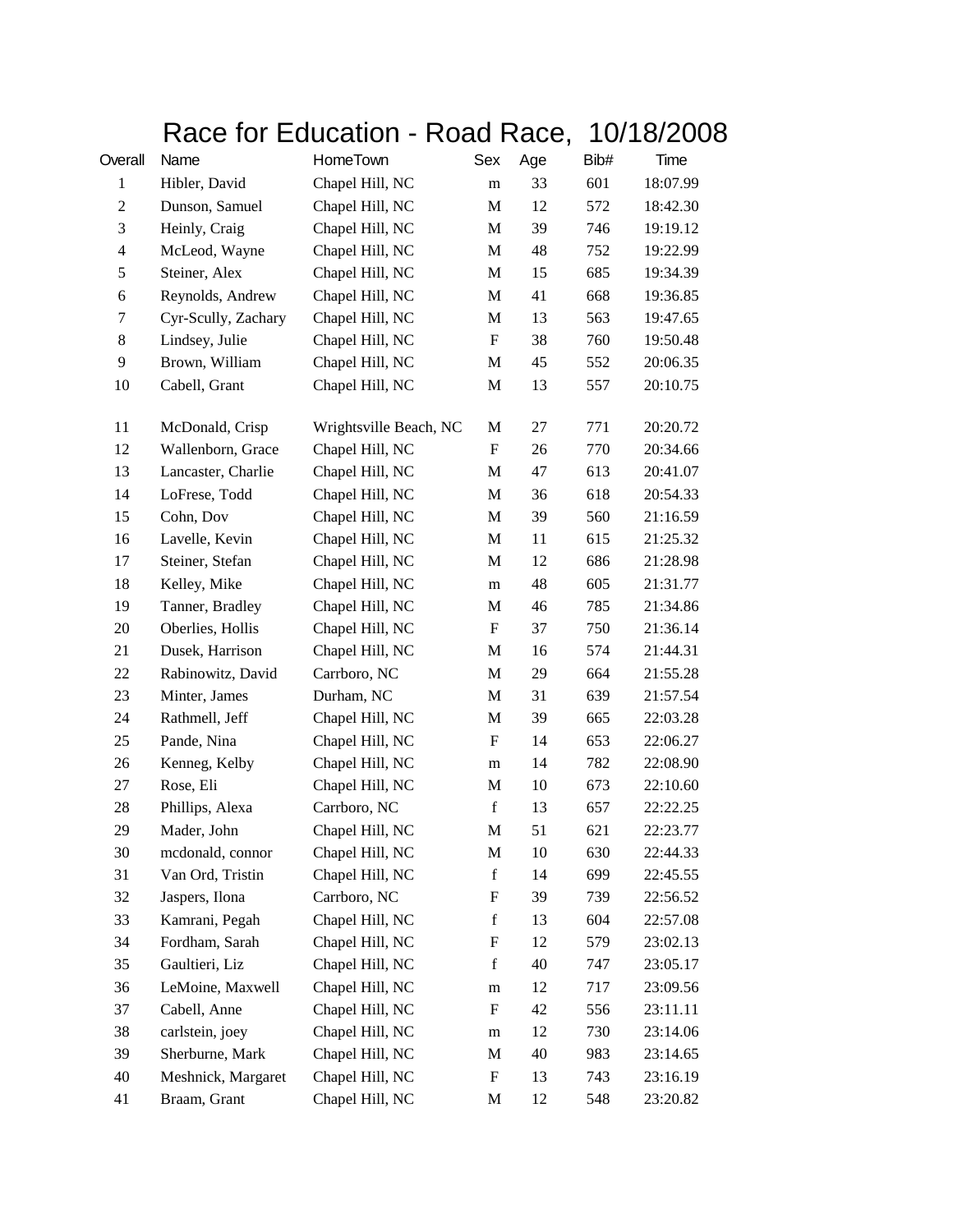| 42 | Gayek, Peter        | Chapel Hill, NC | M                         | 51 | 586 | 23:21.52 |
|----|---------------------|-----------------|---------------------------|----|-----|----------|
| 43 | Armstrong, Mike     | Chapel Hill, NC | M                         | 49 | 786 | 23:26.61 |
| 44 | Stonecypher, James  | Chapel Hill, NC | M                         | 12 | 688 | 23:30.26 |
| 45 | Plonk, Steve        | Chapel Hill, NC | M                         | 43 | 660 | 23:31.82 |
| 46 | Dozier, Will        | Chapel Hill, NC | M                         | 12 | 569 | 23:32.69 |
| 47 | Nolting, Jessica    | Chapel Hill, NC | F                         | 12 | 647 | 23:34.30 |
| 48 | Bernier, Alex       | Chapel Hill, NC | m                         | 13 | 724 | 23:37.41 |
| 49 | ordronneau, marc    | Chapel Hill, NC | M                         | 12 | 650 | 23:37.58 |
| 50 | Monroe-Porco, Kelly | Chapel Hill, NC | F                         | 44 | 719 | 23:40.03 |
| 51 | Plonk, Sarah        | Chapel Hill, NC | F                         | 13 | 659 | 23:47.92 |
| 52 | Rose, Josh          | Chapel Hill, NC | M                         | 44 | 674 | 23:50.44 |
| 53 | Grosskurth, Evan    | Chapel Hill, NC | M                         | 13 | 592 | 23:52.53 |
| 54 | Gelpi, Christopher  | Chapel Hill, NC | m                         | 42 | 587 | 23:53.79 |
| 55 | Reynolds, Atticus   | Chapel Hill, NC | M                         | 13 | 669 | 23:56.77 |
| 56 | Giduz, Tom          | Chapel Hill, NC | M                         | 51 | 755 | 23:57.27 |
| 57 | Malek, Haley        | Chapel Hill, NC | F                         | 13 | 622 | 24:11.80 |
| 58 | Cotton, Christine   | Chapel Hill, NC | F                         | 43 | 748 | 24:14.66 |
| 59 | Haus, Luke          | Chapel Hill, NC | M                         | 13 | 597 | 24:15.97 |
| 60 | Gilland, Kevin      | Chapel Hill, NC | M                         | 9  | 589 | 24:19.05 |
| 61 | Gilland, Wendell    | Chapel Hill, NC | M                         | 44 | 590 | 24:19.14 |
| 62 | Walton, Zack        | Chapel Hill, NC | M                         | 16 | 706 | 24:20.17 |
| 63 | Ollila, David       | Chapel Hill, NC | M                         | 44 | 648 | 24:26.10 |
| 64 | Thompson, Jennifer  | Chapel Hill, NC | $\boldsymbol{\mathrm{F}}$ | 32 | 693 | 24:31.82 |
| 65 | Madden, Michael     | Chapel Hill, NC | M                         | 53 | 620 | 24:32.24 |
| 66 | McKerlie, John      | Apex, NC        | m                         | 43 | 634 | 24:34.98 |
| 67 | Soo, Ken            | Durham, NC      | M                         | 50 | 682 | 24:35.85 |
| 68 | Hirschman, Caitlin  | Chapel Hill, NC | $\mathbf f$               | 36 | 774 | 24:42.43 |
| 69 | Ollila, Mary        | Chapel Hill, NC | $\boldsymbol{\mathrm{F}}$ | 43 | 649 | 24:43.75 |
| 70 | Tanner, Brian       | Chapel Hill, NC | M                         | 12 | 784 | 24:51.87 |
| 71 | mcdonald, alex      | Chapel Hill, NC | M                         | 10 | 628 | 24:57.09 |
| 72 | Sharpless, Will     | Chapel Hill, NC | M                         | 11 | 762 | 24:58.54 |
| 73 | Sharpless, Norman   | Unknown, NA     | M                         | 42 | 761 | 24:58.79 |
| 74 | Williams, Emily     | Carrboro, NC    | $\mathbf f$               | 13 | 711 | 25:03.60 |
| 75 | Devonport, Jack     | Chapel Hill, NC | ${\rm m}$                 | 11 | 567 | 25:06.65 |
| 76 | Rosenhahn, Heidi    | Durham, NC      | $\boldsymbol{\mathrm{F}}$ | 31 | 675 | 25:10.75 |
| 77 | Easthom, Laurin     | Chapel Hill, NC | F                         | 44 | 576 | 25:13.50 |
| 78 | Richardson, Tracy   | Chapel Hill, NC | $\mathbf f$               | 41 | 671 | 25:17.80 |
| 79 | DeSelm, Tracy       | Chapel Hill, NC | $\mathbf f$               | 48 | 566 | 25:21.33 |
| 80 | MacLeod, Doug       | Chapel Hill, NC | ${\rm m}$                 | 44 | 766 | 25:22.00 |
| 81 | Castellano, Ryan    | Chapel Hill, NC | M                         | 12 | 727 | 25:23.26 |
| 82 | Rathmell, Peter     | Chapel Hill, NC | M                         | 13 | 666 | 25:25.18 |
| 83 | Baddour, Allen      | Chapel Hill, NC | M                         | 37 | 416 | 25:27.05 |
| 84 | Castellano, Kris    | Chapel Hill, NC | F                         | 39 | 726 | 25:27.95 |
| 85 | Bhopal, Herman      | Chapel Hill, NC | $\mathbf f$               | 14 | 976 | 25:28.10 |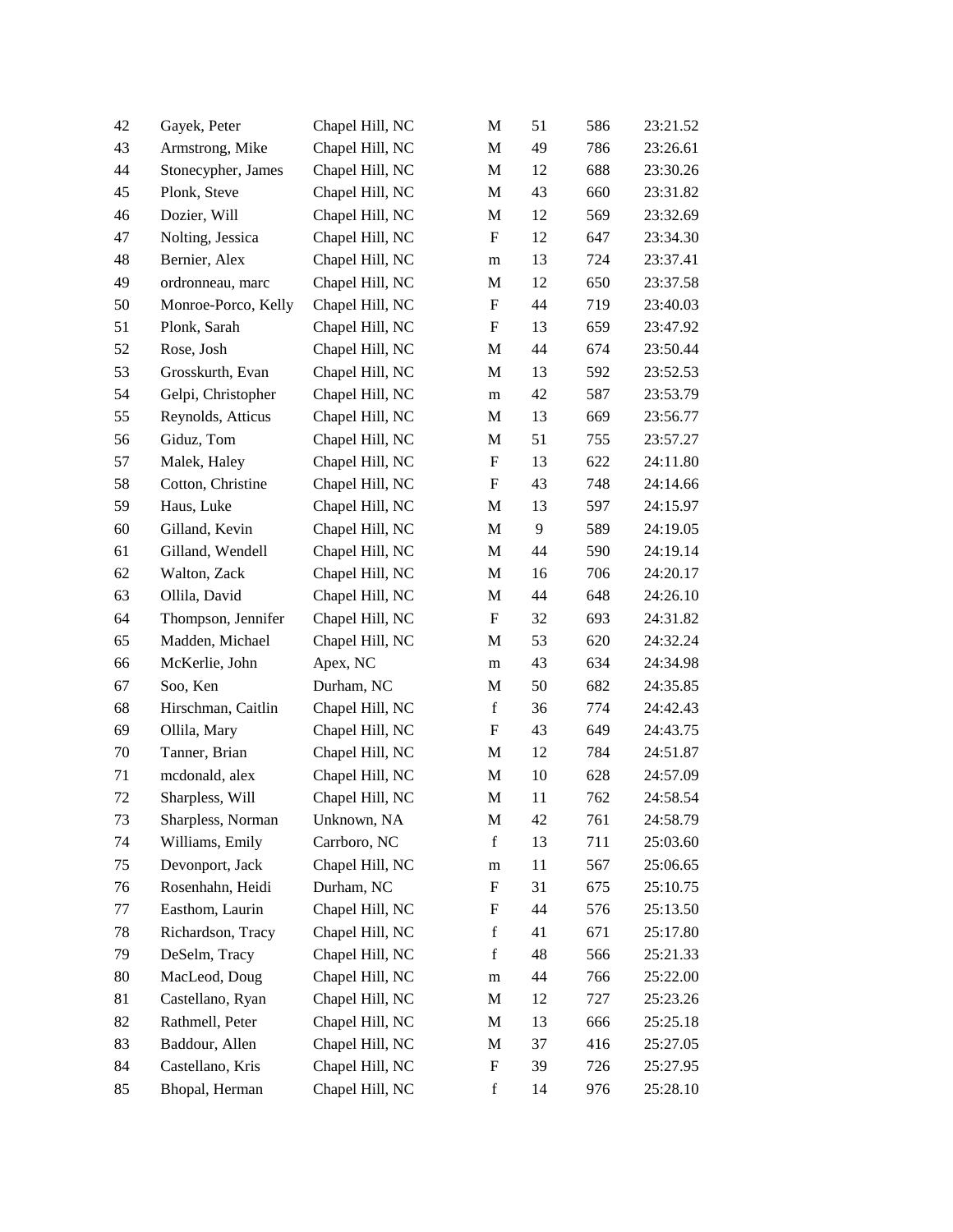| 86  | Grant, Cameron      | Chapel Hill, NC | m           | 12     | 591 | 25:29.76 |
|-----|---------------------|-----------------|-------------|--------|-----|----------|
| 87  | Welch, Jeff         | Chapel Hill, NC | M           | 42     | 708 | 25:29.94 |
| 88  | Mouw, Sheri         | Chapel Hill, NC | F           | 40     | 984 | 25:33.46 |
| 89  | Baddour, Henry      | Chapel Hill, NC | M           | $8\,$  | 418 | 25:33.82 |
| 90  | Gelpi, Mitchell     | Chapel Hill, NC | m           | 13     | 588 | 25:35.05 |
| 91  | Crume, Richard      | Chapel Hill, NC | M           | 56     | 736 | 25:41.13 |
| 92  | Dwyer, Gary         | Chapel Hill, NC | M           | 48     | 778 | 25:41.39 |
| 93  | Benzoni, Francisco  | Chapel Hill, NC | M           | 42     | 447 | 25:44.07 |
| 94  | Benzoni, Nate       | Chapel Hill, NC | M           | 10     | 470 | 25:44.31 |
| 95  | Baynes, Anna        | Carrboro, NC    | F           | 12     | 424 | 25:49.83 |
| 96  | Meshnick, Steven    | Chapel Hill, NC | M           | 56     | 742 | 25:54.53 |
| 97  | Trimmer, Loyd       | Chapel Hill, NC | M           | 44     | 978 | 26:01.85 |
| 98  | Reuland, Frances    | Chapel Hill, NC | $\mathbf f$ | 12     | 667 | 26:08.18 |
| 99  | McDonogh, Miriam    | Chapel Hill, NC | $\mathbf f$ | 14     | 632 | 26:08.33 |
| 100 | Baron, Naomi        | Chapel Hill, NC | F           | 53     | 420 | 26:08.95 |
| 101 | engbrocks, taylor   | Chapel Hill, NC | F           | 13     | 578 | 26:08.97 |
| 102 | Rives, Allison      | Chapel Hill, NC | $\mathbf f$ | 12     | 672 | 26:14.50 |
| 103 | Armstrong, Jennifer | Chapel Hill, NC | F           | 47     | 787 | 26:17.17 |
| 104 | Damer, Lewis        | St. Paul, MN    | m           | 68     | 783 | 26:19.99 |
| 105 | minogue, Katie      | Chapel Hill, NC | F           | 13     | 638 | 26:20.43 |
| 106 | Proto, Stephanie    | Chapel Hill, NC | F           | 30     | 662 | 26:21.58 |
| 107 | Cavanaugh, Mark     | Chapel Hill, NC | m           | 35     | 776 | 26:22.07 |
| 108 | Furr, Erin          | Chapel Hill, NC | $\mathbf f$ | 38     | 769 | 26:27.18 |
| 109 | Cabell, Jackson     | Chapel Hill, NC | M           | 10     | 558 | 26:29.04 |
| 110 | Tysinger, Debbie    | Chapel Hill, NC | F           | 44     | 738 | 26:31.52 |
| 111 | Manocha, Aninda     | Chapel Hill, NC | $\mathbf f$ | 11     | 625 | 26:39.00 |
| 112 | McLeod, Jill        | Chapel Hill, NC | F           | 12     | 753 | 26:40.28 |
| 113 | Krakow, Katie       | Chapel Hill, NC | $\mathbf f$ | 16     | 611 | 26:40.32 |
| 114 | Visco, Zachary      | Chapel Hill, NC | M           | 13     | 701 | 26:46.27 |
| 115 | Whitaker, Danae     | Durham, NC      | F           | 26     | 709 | 26:47.82 |
| 116 | Miller, Ryan        | Carrboro, NC    | M           | 33     | 637 | 26:48.27 |
| 117 | Phillips, Cole      | Carrboro, NC    | ${\rm m}$   | 8      | 754 | 26:50.51 |
| 118 | Manocha, Aneesha    | Chapel Hill, NC | $\mathbf f$ | $\tau$ | 624 | 26:54.72 |
| 119 | Mojica, Ava         | Chapel Hill, NC | F           | 9      | 642 | 26:55.03 |
| 120 | Mojica, Angelo      | Chapel Hill, NC | M           | 44     | 641 | 26:55.70 |
| 121 | Manocha, Dinesh     | Chapel Hill, NC | m           | 42     | 626 | 26:59.97 |
| 122 | Stonecypher, Kara   | Chapel Hill, NC | F           | 11     | 689 | 27:08.53 |
| 123 | Peterman, Claire    | Chapel Hill, NC | F           | 13     | 655 | 27:08.92 |
| 124 | Foy, Catherine      | Chapel Hill, NC | $\mathbf f$ | 14     | 777 | 27:09.68 |
| 125 | Stanley, Tom        | Chapel Hill, NC | m           | 13     | 756 | 27:10.83 |
| 126 | Travers, Hunter     | Chapel Hill, NC | $\mathbf f$ | 13     | 696 | 27:10.99 |
| 127 | Meshnick, Leah      | Chapel Hill, NC | F           | 11     | 741 | 27:13.88 |
| 128 | Buchman, Brett      | Chapel Hill, NC | M           | 13     | 553 | 27:14.14 |
| 129 | Frangipane, Lisa    | Carrboro, NC    | F           | 38     | 583 | 27:20.50 |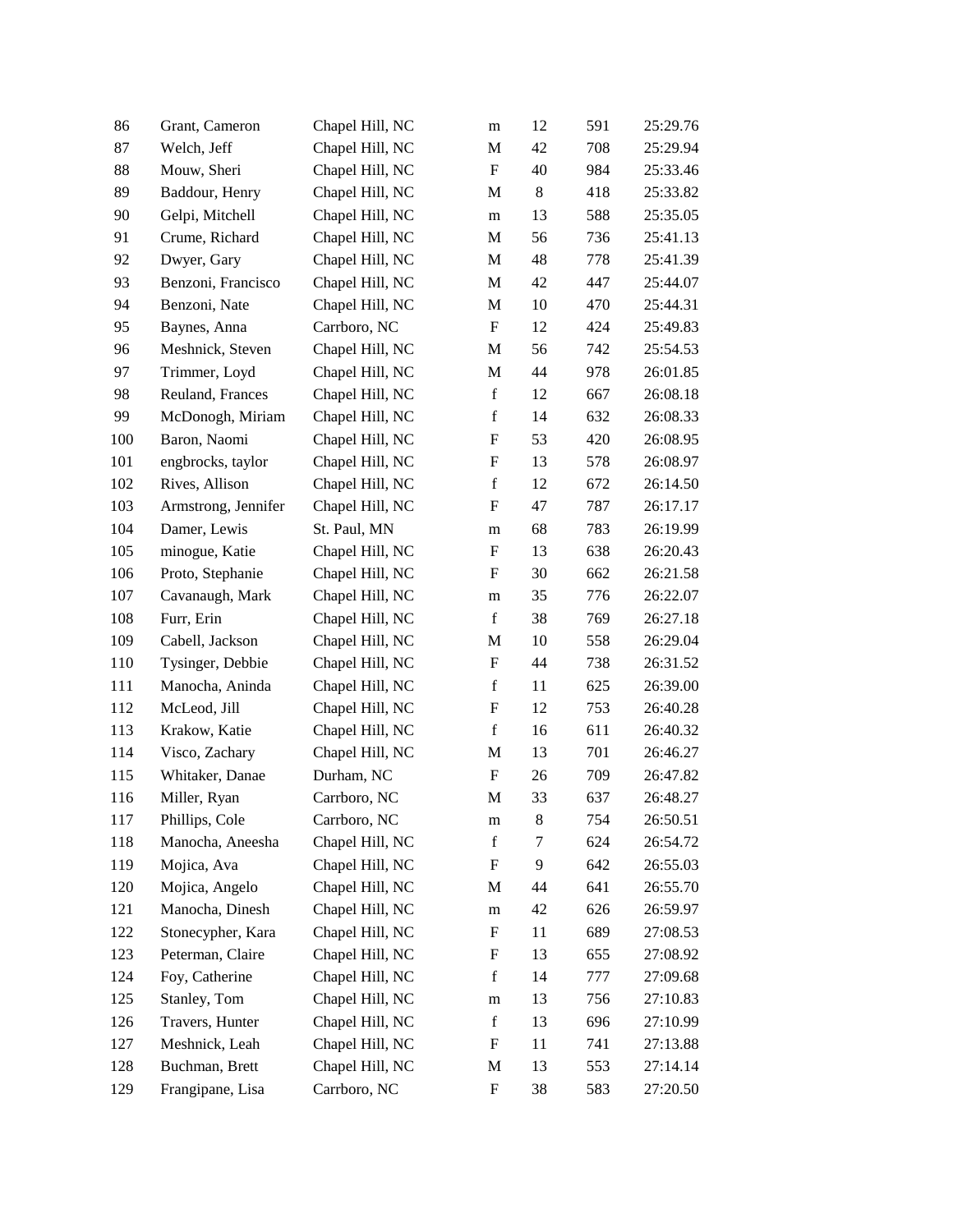| 130 | Gyongyosi, Szabi     | Chapel Hill, NC  | m                         | 38 | 593 | 27:21.08 |
|-----|----------------------|------------------|---------------------------|----|-----|----------|
| 131 | Macleod, Kirstin     | Chapel Hill, NC  | $\mathbf f$               | 12 | 619 | 27:21.64 |
| 132 | Johnson, Trevor      | DURHAM, NC       | M                         | 35 | 603 | 27:22.90 |
| 133 | Petersen, ruth       | Chapel Hill, NC  | F                         | 47 | 656 | 27:24.18 |
| 134 | Cohn, Jason          | Chapel Hill, NC  | m                         | 12 | 561 | 27:28.88 |
| 135 | Harkins, Heidi       | Chapel Hill, NC  | $\mathbf F$               | 44 | 595 | 27:29.21 |
| 136 | Minter, Stephanie    | Durham, NC       | F                         | 31 | 640 | 27:32.69 |
| 137 | Subramanya, Arnav    | Chapel Hill, NC  | M                         | 11 | 758 | 27:34.57 |
| 138 | srikantaswamy, sudha | Chapel Hill, NC  | $\boldsymbol{\mathrm{F}}$ | 41 | 759 | 27:35.13 |
| 139 | Horwitz, Mitch       | Chapel Hill, NC  | M                         | 44 | 980 | 27:37.90 |
| 140 | Lehmann, Max         | Chapel Hill, NC  | M                         | 13 | 617 | 27:43.10 |
| 141 | Lehmann, Fred        | Chapel Hill, NC  | M                         | 46 | 616 | 27:43.43 |
| 142 | Daaleman, Elizabeth  | Chapel Hill, NC  | F                         | 50 | 564 | 27:44.48 |
| 143 | Nelson, Michael      | Durham, NC       | M                         | 37 | 646 | 27:50.95 |
| 144 | Willingham, James    | Chapel Hill, NC  | M                         | 12 | 712 | 27:56.86 |
| 145 | Thomason, Geoffrey   | Chapel Hill, NC  | M                         | 13 | 692 | 27:57.02 |
| 146 | Whitney, Leah        | Chapel Hill, NC  | $\mathbf f$               | 13 | 779 | 27:57.22 |
| 147 | Cutrell, Stacey      | Chapel Hill, NC  | $\mathbf f$               | 13 | 775 | 28:00.32 |
| 148 | Buchman, Ross        | Chapel Hill, NC  | M                         | 9  | 554 | 28:03.15 |
| 149 | Sasscer, Amy         | Pittsboro, NC    | F                         | 24 | 676 | 28:05.80 |
| 150 | Richardson, Andrea   | Chapel Hill, NC  | F                         | 38 | 670 | 28:12.06 |
| 151 | Zikry, Tarek         | Chapel Hill, NC  | m                         | 11 | 768 | 28:13.78 |
| 152 | Cohn, Christine      | Chapel Hill, NC  | $\mathbf f$               | 39 | 559 | 28:17.06 |
| 153 | Dagger, Jenn         | Hillsborough, NC | $\mathbf f$               | 27 | 982 | 28:19.38 |
| 154 | Visco, Anthony       | Chapel Hill, NC  | m                         | 41 | 700 | 28:21.35 |
| 155 | Zikry, Mohammed      | Chapel Hill, NC  | M                         | 45 | 767 | 28:28.34 |
| 156 | Eldred, Tracy        | Carrboro, NC     | F                         | 38 | 577 | 28:30.13 |
| 157 | Carlstein, Anne      | Chapel Hill, NC  | $\mathbf f$               | 10 | 731 | 28:34.97 |
| 158 | Carlstein, Ed        | Chapel Hill, NC  | M                         | 50 | 729 | 28:35.41 |
| 159 | Humphrey, Mark       | Chapel Hill, NC  | M                         | 42 | 602 | 28:37.70 |
| 160 | Molyet, Catherine    | Chapel Hill, NC  | F                         | 27 | 643 | 28:49.91 |
| 161 | LeMoine, Cal         | Chapel Hill, NC  | m                         | 7  | 716 | 28:55.49 |
| 162 | Van Ord, Camden      | Chapel Hill, NC  | m                         | 12 | 800 | 28:55.98 |
| 163 | Wipper, Dennis       | Chapel Hill, NC  | M                         | 53 | 789 | 28:58.79 |
| 164 | Shen, Gail           | Durham, NC       | F                         | 24 | 677 | 28:59.50 |
| 165 | Horwitz, Jonah       | Chapel Hill, NC  | m                         | 13 | 979 | 29:00.56 |
| 166 | Brown, Chris         | Chapel Hill, NC  | m                         | 49 | 732 | 29:02.36 |
| 167 | Brown, Susan         | Chapel Hill, NC  | $\mathbf f$               | 51 | 733 | 29:03.25 |
| 168 | Miller, Mary Grace   | Durham, NC       | $\mathbf f$               | 22 | 781 | 29:05.86 |
| 169 | Ordronneau, Paul     | Chapel Hill, NC  | M                         | 62 | 651 | 29:08.53 |
| 170 | Paules, Anna         | Raleigh, NC      | F                         | 24 | 654 | 29:11.73 |
| 171 | Romaine, Nathan      | Chapel Hill, NC  | m                         | 7  | 986 | 29:12.31 |
| 172 | McKerlie, Lynne      | Apex, NC         | $\mathbf f$               | 42 | 635 | 29:15.37 |
| 173 | Nanry, Patrick       | Chapel Hill, NC  | M                         | 13 | 645 | 29:17.87 |
|     |                      |                  |                           |    |     |          |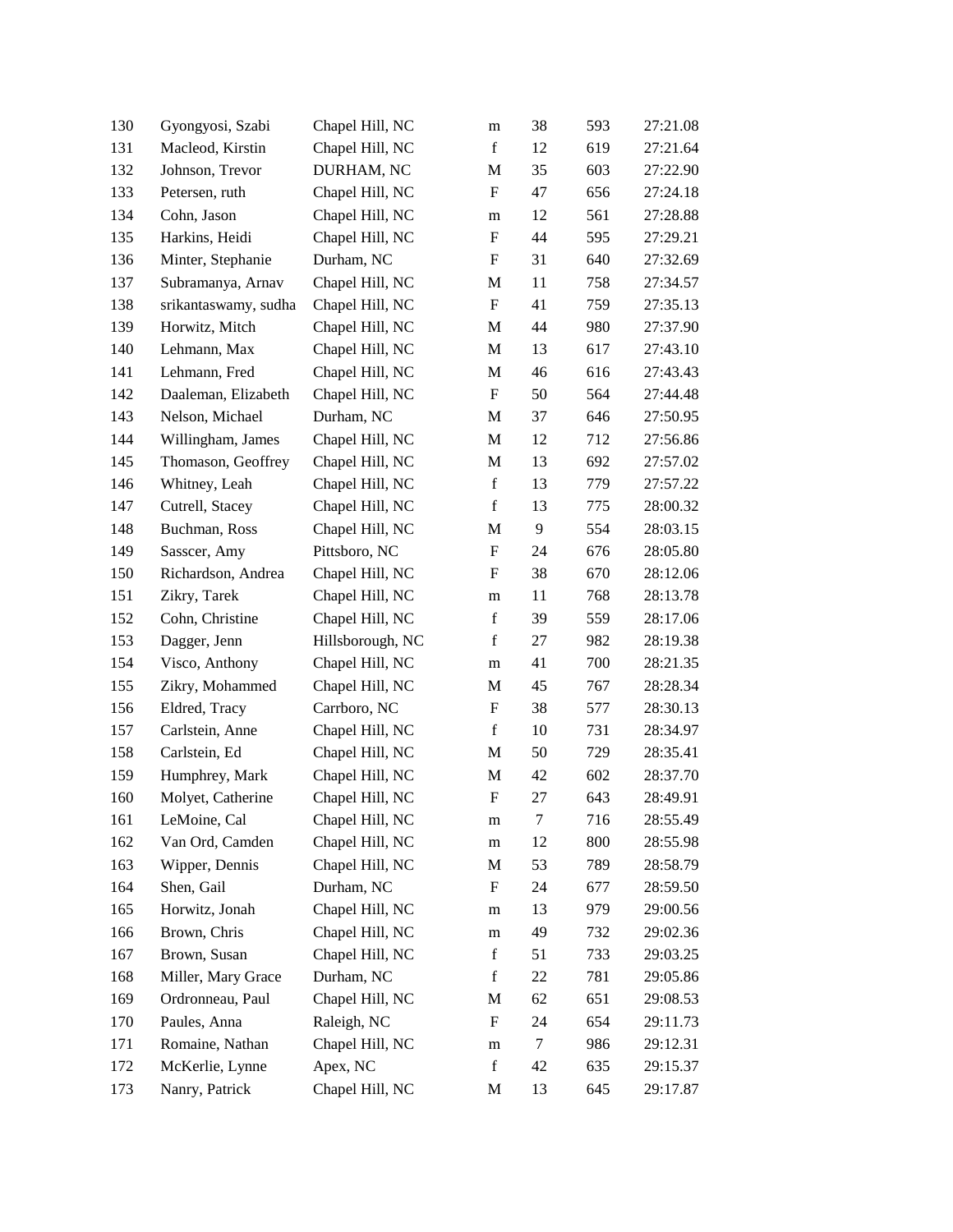| 174 | Hehenberger, Tom                        | Carrboro, NC    | M                         | 43     | 598 | 29:24.59 |
|-----|-----------------------------------------|-----------------|---------------------------|--------|-----|----------|
| 175 | Thomas, Betsy                           | Durham, NC      | $\mathbf f$               | 31     | 757 | 29:43.25 |
| 176 | Southern, Susannah                      | Chapel Hill, NC | $\boldsymbol{\mathrm{F}}$ | 43     | 683 | 29:43.44 |
| 177 | Youngman, Julie                         | Chapel Hill, NC | F                         | 43     | 714 | 29:45.95 |
| 178 | Easthom, Emily                          | Chapel Hill, NC | F                         | 9      | 575 | 29:54.60 |
| 179 | Beisner, Keith                          | Chapel Hill, NC | M                         | 44     | 734 | 29:59.97 |
| 180 | Beisner, Mark                           | Chapel Hill, NC | M                         | 10     | 735 | 29:59.98 |
| 181 | Pullen, Karen                           | Pittsboro, NC   | $\boldsymbol{\mathrm{F}}$ | 64     | 663 | 30:01.24 |
| 182 | Benzoni, Isaiah                         | Chapel Hill, NC | M                         | $\tau$ | 459 | 30:01.70 |
| 183 | Walker, Sydney                          | Chapel Hill, NC | $\mathbf f$               | 13     | 703 | 30:12.55 |
| 184 | Brecheison, Lindsay                     | Chapel Hill, NC | $\mathbf f$               | 11     | 549 | 30:22.70 |
| 185 | Walton, Margaret                        | Chapel Hill, NC | F                         | 40     | 705 | 30:23.03 |
| 186 | Dokholyan, Rachel                       | Carrboro, NC    | F                         | 38     | 568 | 30:24.13 |
| 187 | Crncic, John                            | Carrboro, NC    | M                         | 31     | 562 | 30:26.08 |
| 188 | mcdonald, anne                          | Chapel Hill, NC | F                         | 10     | 629 | 30:37.56 |
| 189 | McDonald, Jean                          | Chapel Hill, NC | F                         | 46     | 631 | 30:38.18 |
| 190 | LeMoine, Tamara                         | Chapel Hill, NC | $\mathbf f$               | 41     | 718 | 30:39.67 |
| 191 | Morgan, Jef                             | Jamestown, NC   | m                         | 65     | 749 | 30:50.40 |
| 192 | Feinstein, Cara                         | Chapel Hill, NC | $\mathbf f$               | 35     | 772 | 31:07.12 |
| 193 | Wood, Katherine                         | Durham, NC      | F                         | 28     | 713 | 31:10.38 |
| 194 | Bhopal, Jasminder                       | Chapel Hill, NC | $\mathbf f$               | 41     | 977 | 31:12.91 |
| 195 | Wertley-Rotenberry, Jul Chapel Hill, NC |                 | F                         | 37     | 740 | 31:13.73 |
| 196 | Travers, Stephen                        | Chapel Hill, NC | m                         | 10     | 697 | 31:14.89 |
| 197 | Travers, Steve                          | Chapel Hill, NC | M                         | 45     | 698 | 31:15.02 |
| 198 | Pratson, Forrest                        | Chapel Hill, NC | M                         | 10     | 661 | 31:15.99 |
| 199 | Conrad, Margaret                        | Chapel Hill, NC | F                         | 47     | 798 | 31:18.70 |
| 200 | Bowerman, Kevin                         | Chapel Hill, NC | M                         | 9      | 547 | 31:19.20 |
| 201 | Stanley, Kit                            | Chapel Hill, NC | $\mathbf f$               | 48     | 684 | 31:30.96 |
| 202 | Wall, Olia                              | Chapel Hill, NC | $\mathbf f$               | 14     | 773 | 31:37.05 |
| 203 | Wade-Benzoni, Kimber Chapel Hill, NC    |                 | F                         | 41     | 702 | 31:49.15 |
| 204 | Hemingway, Lindsay                      | Durham, NC      | F                         | 22     | 600 | 31:51.09 |
| 205 | Moser, Robin                            | Chapel Hill, NC | F                         | 54     | 751 | 31:52.26 |
| 206 | Fox, Sidney                             | Chapel Hill, NC | $\mathbf f$               | 11     | 763 | 32:15.63 |
| 207 | Smith, Hannah                           | Chapel Hill, NC | F                         | 11     | 678 | 32:20.07 |
| 208 | Smith, Mary                             | Chapel Hill, NC | F                         | 45     | 679 | 32:21.05 |
| 209 | Romaine, Craig                          | Chapel Hill, NC | m                         | 48     | 985 | 32:32.83 |
| 210 | Bernier, Gary                           | Chapel Hill, NC | m                         | 44     | 722 | 32:33.61 |
| 211 | Bernier, Hope                           | Chapel Hill, NC | $\mathbf f$               | 9      | 723 | 32:34.57 |
| 212 | Hinson, Scott                           | Chapel Hill, NC | M                         | 50     | 987 | 32:46.81 |
| 213 | Bergman, Kirsten                        | Chapel Hill, NC | F                         | 38     | 472 | 33:06.30 |
| 214 | Trabert, Meagan                         | Chapel Hill, NC | F                         | 12     | 694 | 33:40.65 |
| 215 | Fortney, Cassidy                        | Chapel Hill, NC | F                         | 9      | 580 | 33:42.18 |
| 216 | Trabert, Thomas                         | Chapel Hill, NC | M                         | 51     | 695 | 33:45.90 |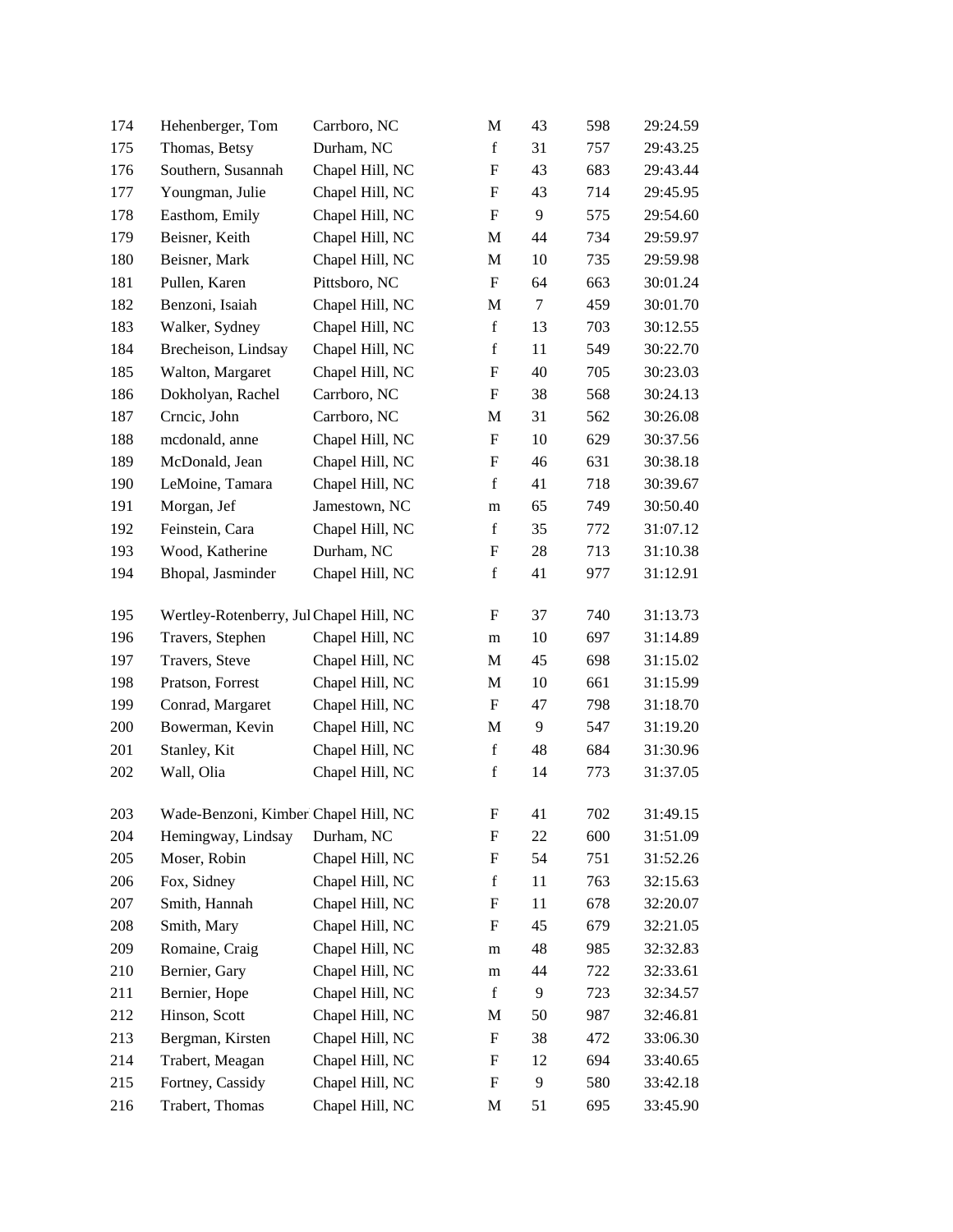| 217 | Youngman, Maddy       | Chapel Hill, NC | F                         | 10     | 715 | 33:49.54 |
|-----|-----------------------|-----------------|---------------------------|--------|-----|----------|
| 218 | Driehuys, Chathan     | Chapel Hill, NC | m                         | 11     | 570 | 33:55.57 |
| 219 | Boggess, Emma         | Chapel Hill, NC | $\boldsymbol{\mathrm{F}}$ | 10     | 545 | 34:00.01 |
| 220 | Boggess, Kim          | Chapel Hill, NC | F                         | 43     | 546 | 34:00.19 |
| 221 | Fraden, Antonio       | Chapel Hill, NC | M                         | 51     | 582 | 34:00.80 |
| 222 | Driehuys, Sunita      | Chapel Hill, NC | $\mathbf f$               | 40     | 571 | 34:02.77 |
| 223 | Hammel, Kacey         | Carrboro, NC    | F                         | 30     | 594 | 34:03.10 |
| 224 | Meshnick, Laura       | Chapel Hill, NC | $\boldsymbol{\mathrm{F}}$ | 8      | 745 | 34:14.67 |
| 225 | Miller, Claire        | Chapel Hill, NC | $\mathbf f$               | 13     | 780 | 34:20.30 |
| 226 | WALTON, Maggie        | Chapel Hill, NC | F                         | 13     | 704 | 34:20.69 |
| 227 | McKinney, Mary        | Chapel Hill, NC | F                         | 50     | 744 | 34:27.36 |
| 228 | Gisladottir, Johanna  | Chapel Hill, NC | $\mathbf f$               | 46     | 721 | 34:53.56 |
| 229 | Bukoski, Heidi        | Chapel Hill, NC | $\boldsymbol{\mathrm{F}}$ | 46     | 981 | 34:53.96 |
| 230 | Watfird, Morgan       | Durham, NC      | $\mathbf f$               | 24     | 728 | 35:18.50 |
| 231 | Nobel, Max            | Chapel Hill, NC | m                         | 9      | 720 | 35:19.82 |
| 232 | Slocum, Ashley        | Chapel Hill, NC | $\mathbf f$               | 9      | 725 | 35:26.22 |
| 233 | Brenman, Gabi         | Chapel Hill, NC | F                         | 10     | 550 | 35:26.31 |
| 234 | Symonds, Casey        | Chapel Hill, NC | m                         | 30     | 765 | 35:32.47 |
| 235 | Reiland, Margaret     | Durham, NC      | $\mathbf f$               | 26     | 764 | 35:32.52 |
| 236 | Brenman, Julie        | Chapel Hill, NC | F                         | 38     | 551 | 35:34.09 |
| 237 | Kott, Rhonda          | Chapel Hill, NC | F                         | 44     | 610 | 35:36.09 |
| 238 | McEntee, Amy          | Chapel Hill, NC | F                         | 42     | 633 | 35:50.19 |
| 239 | Harris, Tiffany       | Durham, NC      | $\boldsymbol{\mathrm{F}}$ | 24     | 596 | 36:06.83 |
| 240 | Hemingway, Jason      | Pinehurst, NC   | М                         | 25     | 599 | 36:07.13 |
| 241 | Kersh, Perri          | Chapel Hill, NC | F                         | 38     | 606 | 36:07.66 |
| 242 | Kim, Veronica         | Chapel Hill, NC | F                         | 10     | 608 | 36:14.85 |
| 243 | Kim, Jungsang         | Chapel Hill, NC | M                         | 39     | 607 | 36:15.04 |
| 244 | Anderson, Bruce       | Chapel Hill, NC | m                         | 44     | 797 | 36:16.37 |
| 245 | Van Ord, Syndey       | Chapel Hill, NC | $\mathbf f$               | 27     | 799 | 36:20.25 |
| 246 | White, Kathy          | Chapel Hill, NC | $\mathbf f$               | 54     | 737 | 36:30.69 |
| 247 | Bylinski, Carol       | Chapel Hill, NC | $\mathbf f$               | 60     | 555 | 36:31.01 |
| 248 | Wannenalar, Suzanne   | Chapel Hill, NC | f                         | 38     | 707 | 36:31.05 |
| 249 | Phillips, Norris      | Carrboro, NC    | F                         | 45     | 658 | 36:44.89 |
| 250 | Freund, Jane          | Carrboro, NC    | F                         | 53     | 584 | 36:50.02 |
| 251 | Fortney, Roxanne      | Chapel Hill, NC | $\mathbf f$               | 8      | 581 | 36:55.52 |
| 252 | Templeton, Victoria   | Chapel Hill, NC | F                         | 39     | 690 | 37:03.48 |
| 253 | Davis-Castro, Janet   | Chapel Hill, NC | F                         | 49     | 565 | 37:08.64 |
| 254 | Najera, Cristin       | Durham, NC      | F                         | 29     | 644 | 38:04.69 |
| 255 | Kennedy, Barbara      | Chapel Hill, NC | F                         | 58     | 790 | 38:22.88 |
| 256 | Stitsinger, Elizabeth | Durham, NC      | F                         | 29     | 687 | 38:27.76 |
| 257 | Anderson, Zach        | Chapel Hill, NC | m                         | 8      | 796 | 38:36.66 |
| 258 | Bailliard, Kimberly   | Durham, NC      | F                         | 32     | 419 | 38:49.40 |
| 259 | Melendez, Maira       | Chapel Hill, NC | F                         | 48     | 636 | 38:49.48 |
| 260 | Valera, Gabriel       | Chapel Hill, NC | m                         | $\tau$ | 794 | 39:07.53 |